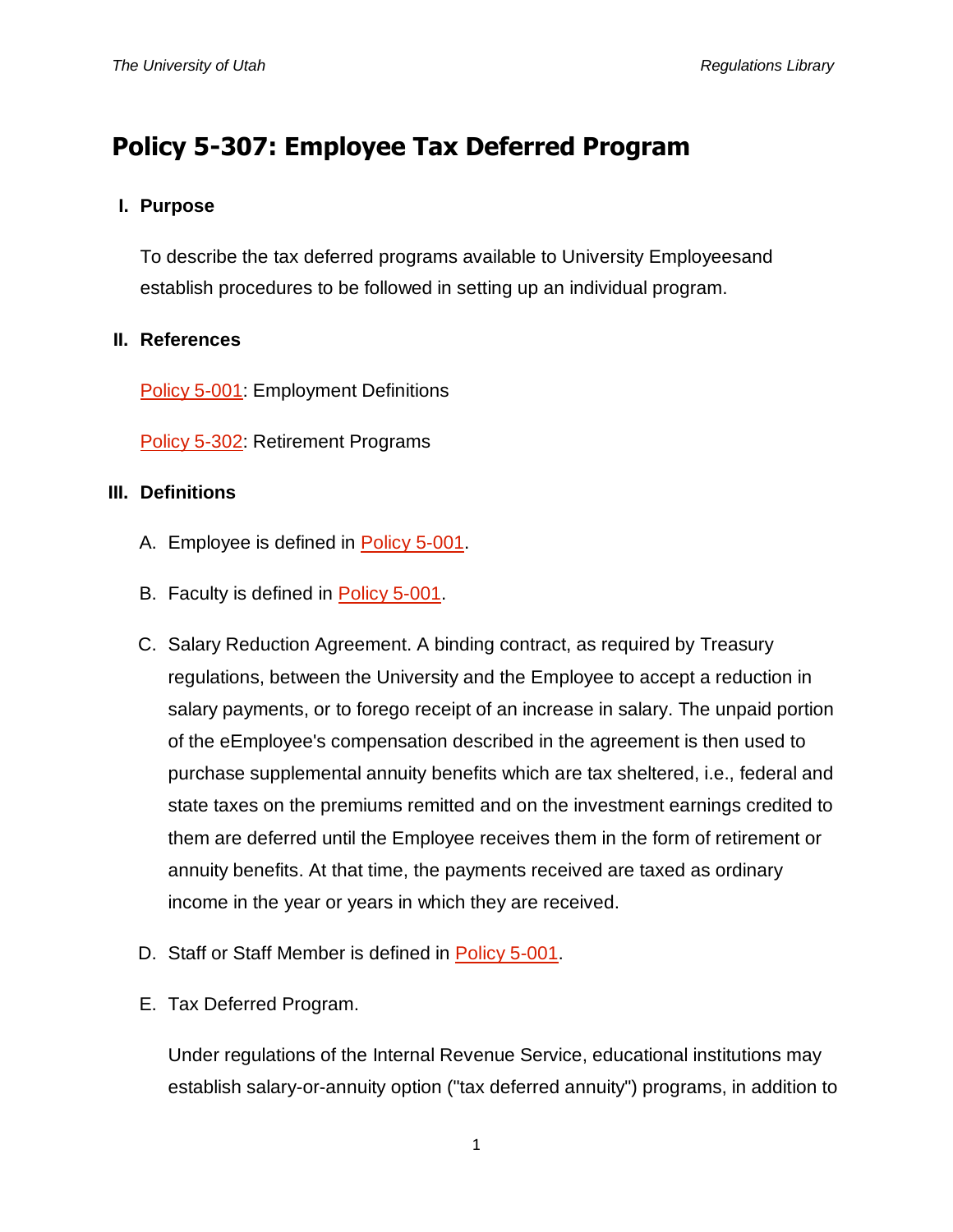their retirement plans. Under these programs, Faculty and Staff may, through a properly drawn salary reduction agreement with their employing institution, divert part of their compensation on a tax-free basis to the purchase of supplemental annuity benefits.

# **IV. Policy**

- A. Eligibility for Participation in Tax Deferred Program
	- 1. Requirements for participation in the University's tax deferred programs are the same as requirements for participation in the University's retirement programs. (See [Policy 5-302.](http://regulations.utah.edu/human-resources/5-302.php))
	- 2. Employees enrolled in a University retirement plan may participate in any of the University's tax deferred plans.
- B. Salary Reduction Agreement
	- 1. To initiate a tax deferred program, an eligible Employee must enter into a Salary Reduction Agreement. The agreement shall continue in effect without change until terminated by either party.
	- 2. The Employee will not be permitted to make more than one Salary Reduction Agreement with the University during a single calendar year for such Employee.
	- 3. Reduction in salary payments pursuant to the agreement will be implemented only to the extent such amounts are earned by the Employee after the agreement becomes effective.
	- 4. A Salary Reduction Agreement shall become effective at the beginning of the next biweekly University pay period following the date on which it is signed by the Employee, unless a different effective date is expressly stated in the agreement.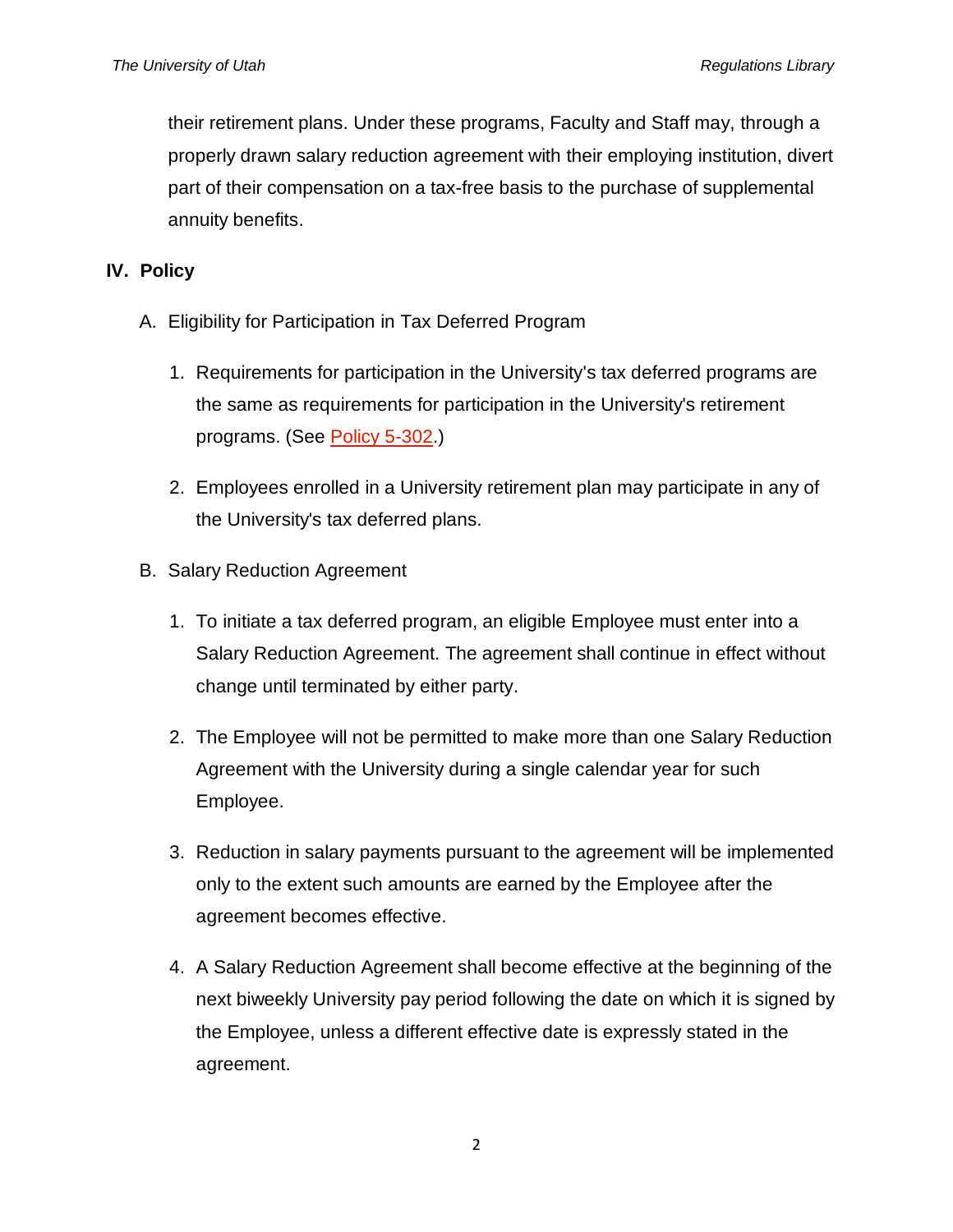- 5. The amount of reduction permitted in salary payments is governed by applicable provisions of the Internal Revenue Code, and implementing federal regulations, as amended from time to time.
- 6. Participation in the plan will be allowed only through payroll reduction. The amount reduced can be stipulated in the Salary Reduction Agreement as a "stated amount" per pay period, subject to the limitations described in paragraph 5 above.

# **V. Procedure**

A. Enrollment Procedures.

A Faculty or Staff Member interested in participating in the tax deferred programs should contact the Benefits Office. Counselors will assist in completing all necessary forms, including the "Salary Reduction Agreement", will calculate the maximum salary reduction allowable, and will provide counsel as to options available to participants.

B. Salary Reduction Agreement Termination.

To terminate a salary reduction agreement, the participant needs to provide written notice of the date of proposed termination to the Benefits Office. Following termination of a salary reduction agreement, the Employee will not be permitted to enter into another agreement to participate in the tax deferred program until the following calendar year.

C. Employee's Tax Obligation

Participation in a tax deferred program approved by the University does not modify or otherwise affect the personal obligation of the participant to discharge all tax liabilities and to file all necessary tax returns as a personal obligation with respect to the Internal Revenue Service or the cognizant taxing authorities.

#### **VI. Contacts**